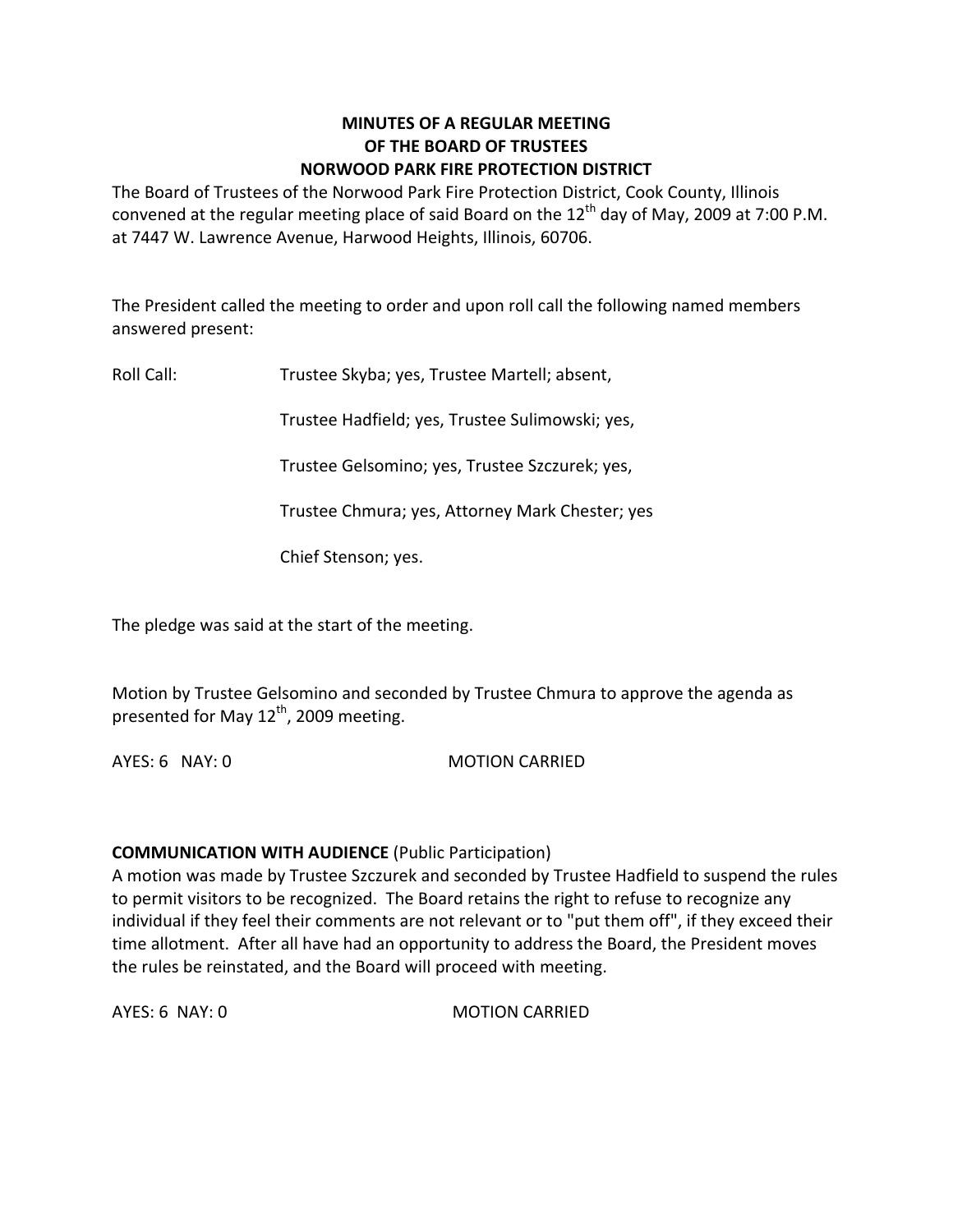A motion was made by Trustee Skyba and seconded by Trustee Chmura to approve the payment of all current bills.

Roll Call: Trustee Skyba; yes, Trustee Martell; absent, Trustee Hadfield; yes, Trustee Sulimowski; yes,

Trustee Gelsomino; yes, Trustee Szczurek; yes,

Trustee Chmura; yes.

AYES: 6 NAY: 0 **MOTION CARRIED** 

A motion was made by Trustee Chmura and seconded by Trustee Hadfield to approve the minutes of the Regular meeting held on April  $14^{\text{th}}$ , 2009.

Minutes from April 14<sup>th</sup> should reflect that Trustee Hadfield was present for the meeting.

Roll Call: Trustee Skyba; yes, Trustee Martell; absent,

Trustee Hadfield; yes, Trustee Sulimowski; yes,

Trustee Gelsomino; yes, Trustee Szczurek; yes,

Trustee Chmura; yes.

AYES: 6 NAY: 0 MOTION CARRIED

Motion by Trustee Gelsomino and seconded by Trustee Skyba to adopt and ratify the canvass of the Norwood Park Fire protection District election, already performed by the Cook County Clerk, and declare that James Chmura, Joseph Hadfield and Wayne Jarosz have each been elected to serve a six‐year term as Trustee of the District.

Roll Call: Trustee Skyba; yes, Trustee Martell; absent,

Trustee Hadfield; yes, Trustee Sulimowski; yes,

Trustee Gelsomino; yes, Trustee Szczurek; yes,

Trustee Chmura; yes.

AYES: 6 NAY: 0 MOTION CARRIED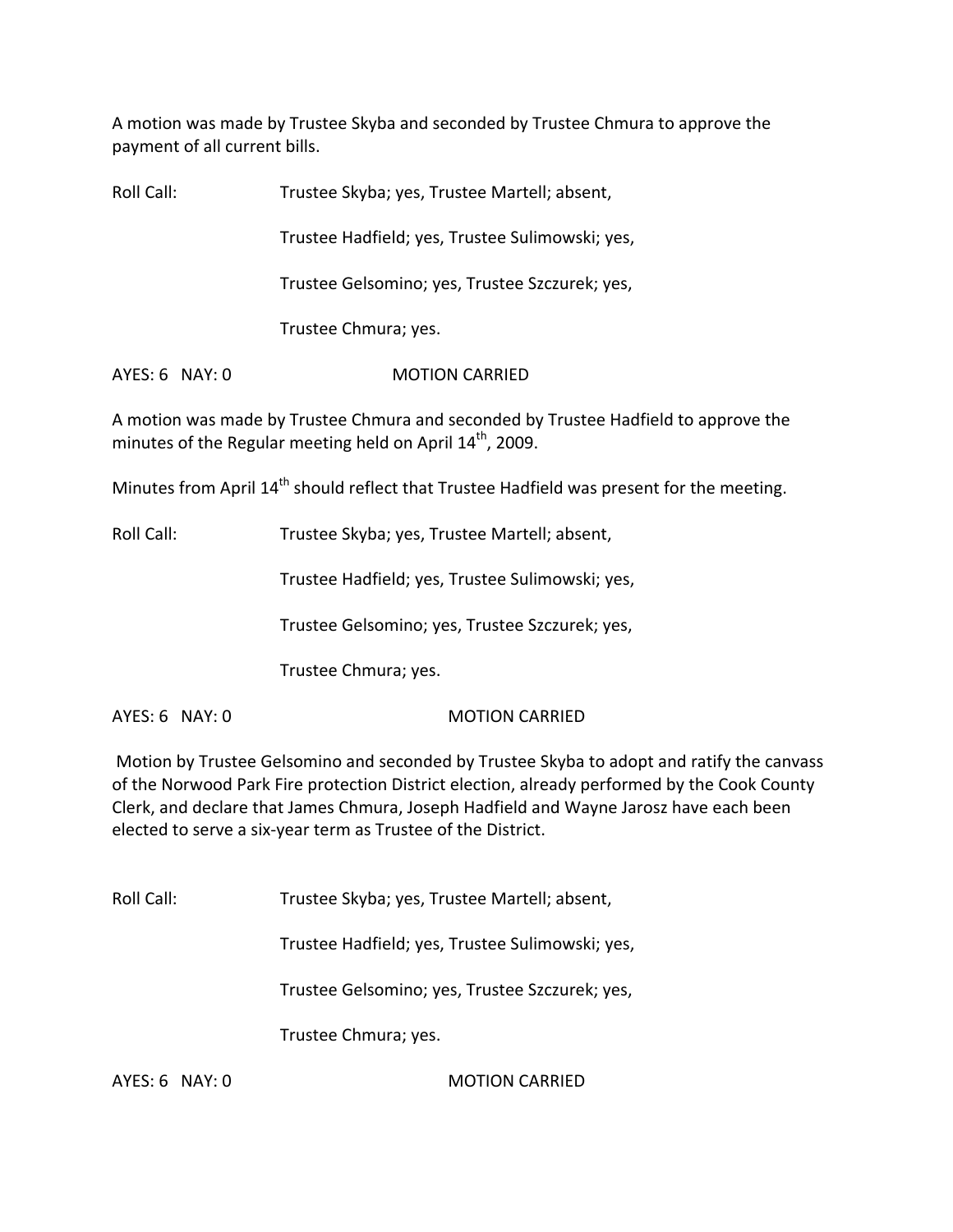# **TREASURER'S REPORT**

# Schedule of Assets (Arising from Cash Transactions) April 30, 2009

#### Assets

| Checking and money market accounts (interest rate):      |    |                    |
|----------------------------------------------------------|----|--------------------|
| Plaza Bank checking (0.245%)                             | \$ | 678                |
| Plaza Bank money market (0.494%)                         |    | 1,347,090          |
| Plaza Bank checking- Public Education                    |    | 573                |
| Plaza Bank ambulance billing money market (0.494%)       |    | 115,354            |
| Suburban Bank & Trust                                    |    | <u>23,531</u>      |
| Total checking and money market accounts                 |    | 1,487,226          |
| Certificates of deposit (interest rate and maturity):    |    |                    |
| Parkway Bank and Trust (4.34% 05/10/10)                  |    | 482,420            |
| Plaza Bank (3.07% 01/17/10)                              |    | 116,879            |
| Plaza Bank (2.23% 03/18/10)                              |    | 398,352            |
| Plaza Bank (3.50% 06/23/09)                              |    | 1,479,794          |
| Belmont Bank (4.10% 05/21/11)                            |    | 444,688            |
| Parkway Bank and Trust (4.35% 04/07/10)                  |    | 325,683            |
| Total certificates of deposit                            |    | 3,247,816          |
| Total checking, money market and certificates of deposit |    | <u>\$4,735,042</u> |

Motion by Trustee Chmura, seconded by Trustee Skyba to approve the Treasurer's report as presented from the Financial Statement for April 2009**.**

Roll Call: Trustee Skyba; yes, Trustee Martell; absent,

Trustee Hadfield; yes, Trustee Sulimowski; yes,

Trustee Gelsomino; yes, Trustee Szczurek; yes,

Trustee Chmura; yes.

AYES: 6 NAY: 0 **MOTION CARRIED**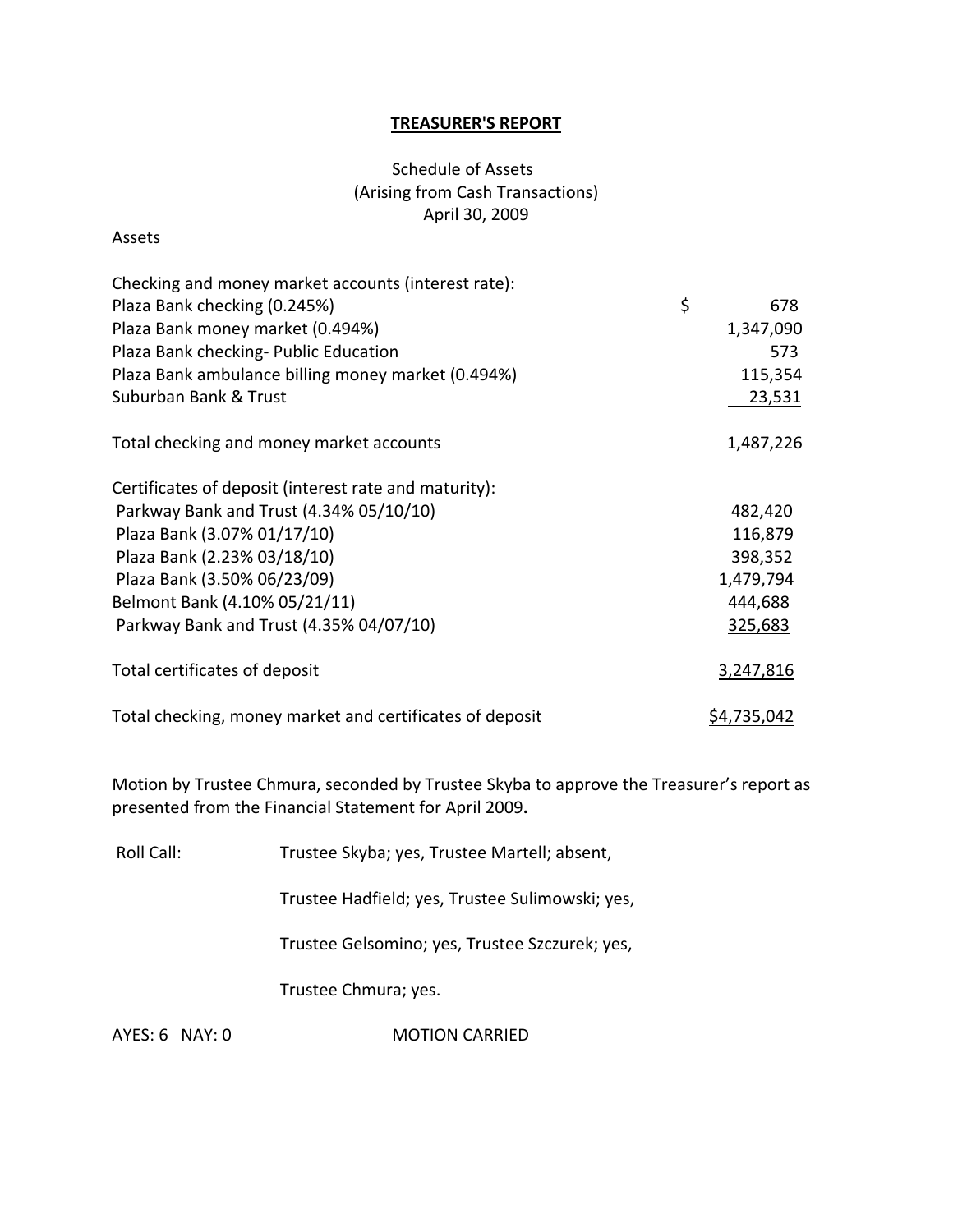# **Chiefs Report:**

All Trustees received a copy of the alarm report.

All Trustees received a copy of the inspection report along with the list of completed inspections for this month.

Firefighter Joey Irsuto goes back to the Doctor on May 18<sup>th</sup>, he is progressing but is still in therapy and then will have work hardening, it will be at least another month before he will be able to return to work.

Chief asked for permission on selling Engine 103. We would like to try Fire Apparatus Magazine, the cost would be \$250.00 for a month, we would set the price at \$60,000.00. If we give it to a broker the commission would be 5% to 10% .if the magazine does not work, we would then give it to a broker. Trustee Sulimowski would like it mentioned on the web‐site as well. Discussion.

There was a severe storm that caused damage to a window and allowed water to pour into the Lieutenants room. The price to repair the window is \$500.00. The Tuck pointer said there are two other windows that need repair on the top, but he does not have to remove the windows, the cost would be around \$175.00 so I gave him the approval to repair. The copper canopy around the radio room needs to be repaired. This will be done when we are repairing the roof.

We received the grant money for \$9,500.00 for low pressure nozzles. We are compiling a list for what is needed and will have it on the agenda for the next meeting.

Commissioner Rinaldi reported that they held a meeting and approved the revisions made in the Rules and Regulations. They met with the testing company regarding the promotional exam, they discussed sending the candidates to an Assessment Center but the cost would be around \$10,000.00, discussion on additional options. The recommendation of the Commissioners is to create their own oral assessment through I/O solutions and hire a panel of Fire Chief's from the area to direct the assessment. IO Solutions will be handling the written exam. Discussion.

A motion was made by Trustee Hadfield and seconded by Trustee Chmura to accept the Chiefs report as presented for April 2009.

AYES: 6 NAY: 0 MOTION CARRIED

### **Presidents Report:**

Nothing to report at this time.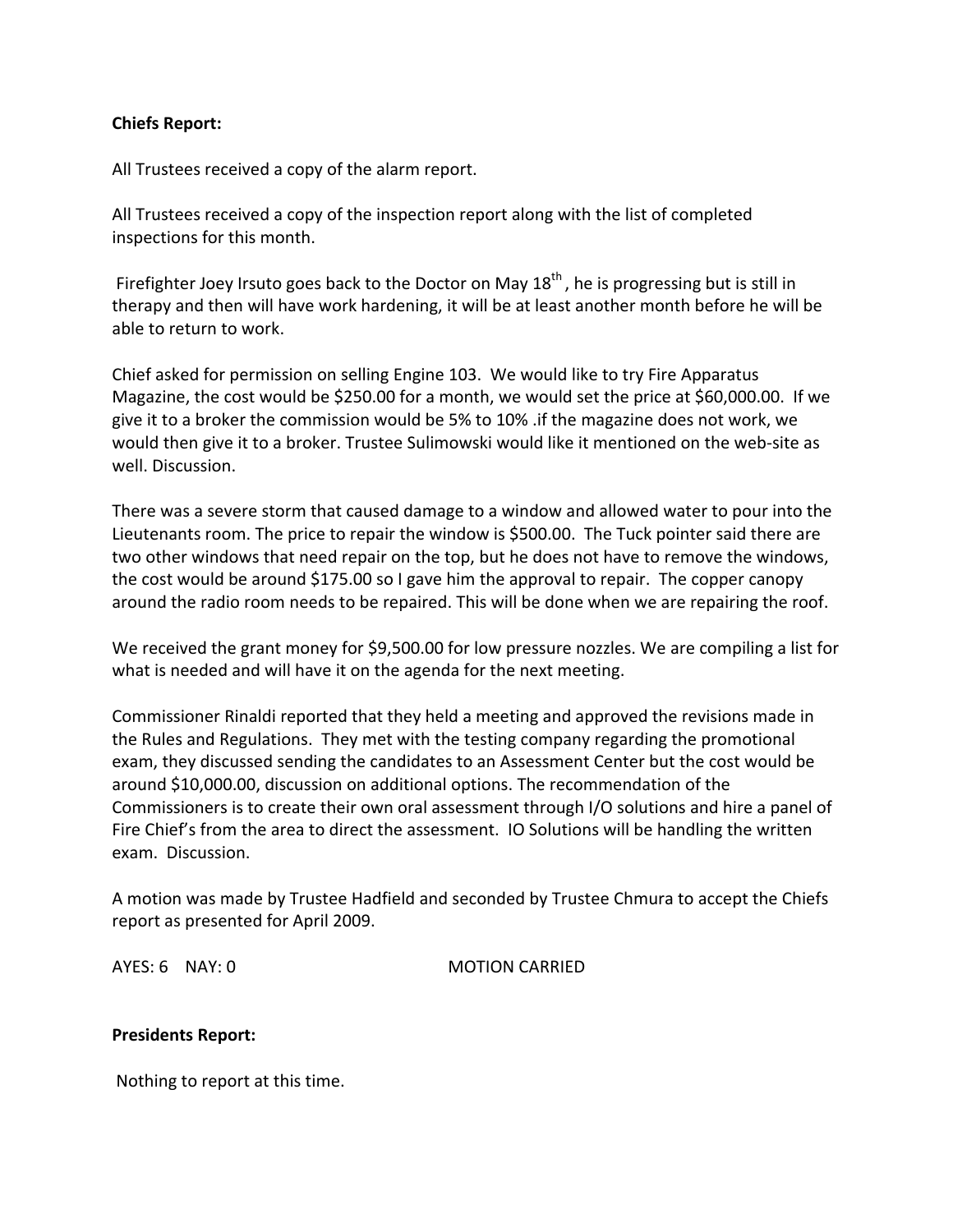# **Committee Reports:**

Finance Committee‐ Chairman Trustee Chmura stated we have the audit on the agenda; the recommendation to the board is to select Baker and Baker to perform our audit for this fiscal year.

Trustee Martell arrived at 7:18pm

Building and Equipment Committee‐ Chairman Trustee Hadfield reported on the roof and the proposals. Attorney Chester discussed prevailing wage requirements. Discussion.

Technology and PR Media Committee‐ Chairman Trustee Sulimowski stated there is nothing to report.

Policy Committee‐ Chairman Trustee Gelsomino stated they are working on a policy regarding reimbursement for transportation.

Pension Fund‐ Trustee Martell stated the Pension Fund met in April, the funds are losing money due to the market and they are looking into other investment options.

Motion by Trustee Gelsomino and seconded by Trustee Chmura to adjourn sine die.

| Roll Call:           | Trustee Skyba; yes, Trustee Martell; yes,                                 |
|----------------------|---------------------------------------------------------------------------|
|                      | Trustee Hadfield; yes, Trustee Sulimowski; yes,                           |
|                      | Trustee Gelsomino; yes, Trustee Szczurek; yes,                            |
|                      | Trustee Chmura; yes.                                                      |
| AYES:7 NAY: 0        | <b>MOTION CARRIED</b>                                                     |
|                      | Swearing in of Trustee Chmura, Trustee Hadfield and Trustee Wayne Jarosz. |
| New Board Roll call: |                                                                           |
|                      | Trustee Skyba; yes, Trustee Martell; yes,                                 |
|                      | Trustee Hadfield; yes, Trustee Sulimowski; yes,                           |
|                      | Trustee Gelsomino; yes, Trustee Jarosz; yes,                              |
|                      | Trustee Chmura; yes.                                                      |
|                      |                                                                           |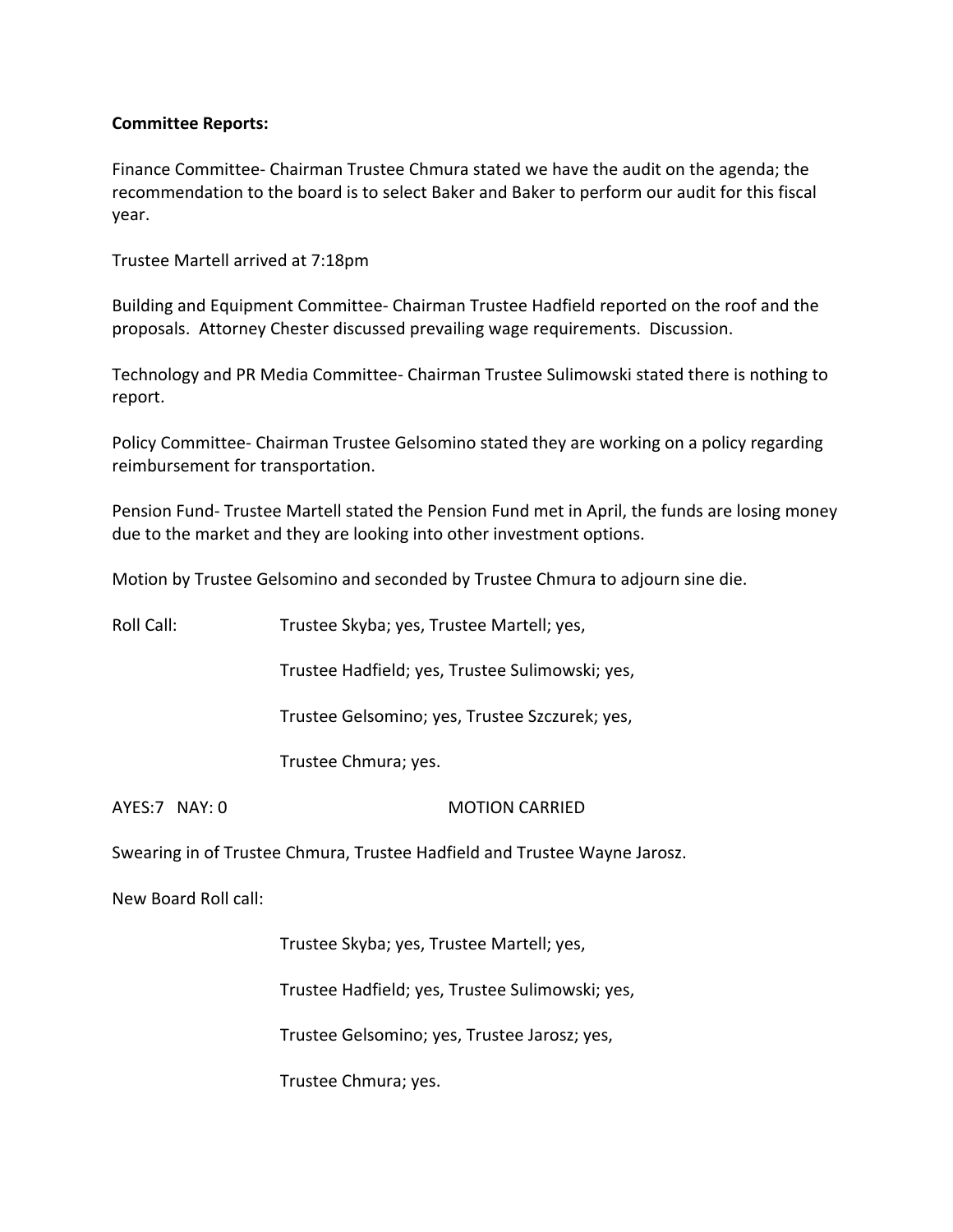# **Election of Officers**

Trustee Gelsomino nominated Trustee Chmura for Board President. No other nominations.

Motion by Trustee Gelsomino and seconded by Trustee Martell to elect Trustee Chmura as President of the Norwood Park Fire Protection District Board of Trustees for a two year term.

Roll Call: Trustee Skyba; yes, Trustee Martell; yes,

Trustee Hadfield; yes, Trustee Sulimowski; yes,

Trustee Gelsomino; yes, Trustee Jarosz; yes,

Trustee Chmura; yes.

AYES: 7 NAY: 0 MOTION CARRIED

Trustee Martell nominated Trustee Gelsomino for Board Secretary. No other nominations.

Motion by Trustee Martell and seconded by Trustee Chmura to elect Trustee Gelsomino as Secretary of the Norwood Park Fire Protection District Board of Trustees for a two year term.

Roll Call: Trustee Skyba; yes, Trustee Martell; yes,

Trustee Hadfield; yes, Trustee Sulimowski; yes,

Trustee Gelsomino; yes, Trustee Jarosz; yes,

Trustee Chmura; yes.

AYES:7 NAY: 0 MOTION CARRIED

Trustee Chmura nominated Trustee Martell for Board Treasurer. No other nominations.

Motion by Trustee Chmura and seconded by Trustee Gelsomino to elect Trustee Martell as Treasurer of the Norwood Park Fire Protection District Board of Trustees for a two year term.

Roll Call: Trustee Skyba; yes, Trustee Martell; yes,

Trustee Hadfield; yes, Trustee Sulimowski; yes,

Trustee Gelsomino; yes, Trustee Jarosz; yes,

Trustee Chmura; yes.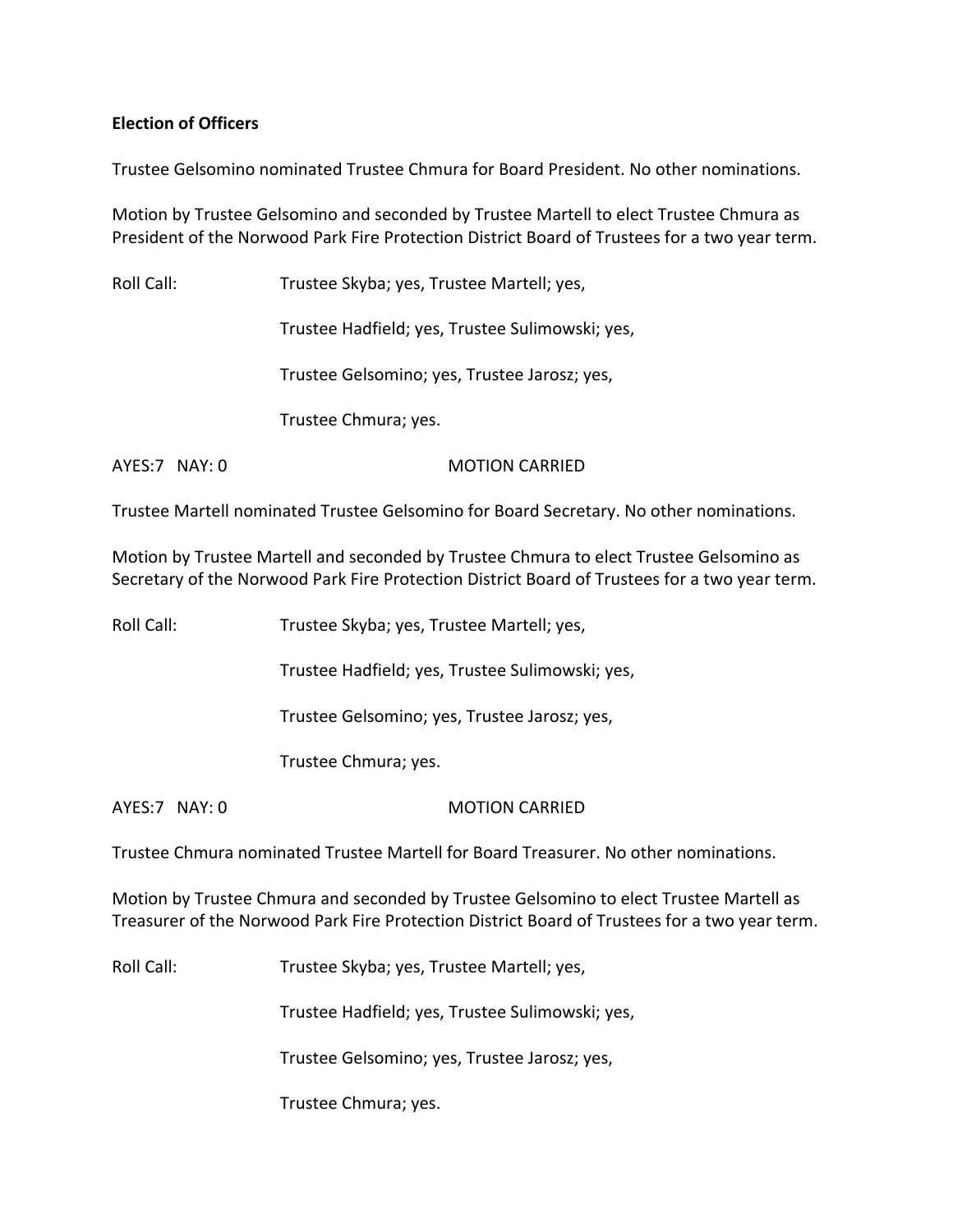AYES:7 NAY: 0 MOTION CARRIED

Trustee Gelsomino thanked Trustee Sulimowski for his two years of serving as President of the Board of Trustees.

Motion by Trustee Sulimowski and seconded by Trustee Martell to adopt and approve Resolution #09‐2, a Resolution confirming and declaring the election of District President Jim Chmura, Secretary Donald Gelsomino and Treasurer Bob Martell for the two year term, commencing May  $12^{th}$ , 2009.

| Roll Call:    | Trustee Skyba; yes, Trustee Martell; yes,       |
|---------------|-------------------------------------------------|
|               | Trustee Hadfield; yes, Trustee Sulimowski; yes, |
|               | Trustee Gelsomino; yes, Trustee Jarosz; yes,    |
|               | Trustee Chmura; yes.                            |
| AYES:7 NAY: 0 | <b>MOTION CARRIED</b>                           |

### **New Business**:

Motion by Trustee Sulimowski, and seconded by Trustee Hadfield to go into executive session to discuss personnel and salaries and to approve the executive minutes from March 10, 2009.

Roll Call: Trustee Skyba; yes, Trustee Martell; yes,

Trustee Hadfield; yes, Trustee Sulimowski; yes,

Trustee Gelsomino; yes, Trustee Jarosz; yes,

Trustee Chmura; yes.

AYES:7 NAY: 0 MOTION CARRIED

Went into executive session at 7:38 P.M.

Returned from executive session at 7:59 P.M. All present, approved executive minutes from March 10, 2009, no other votes taken.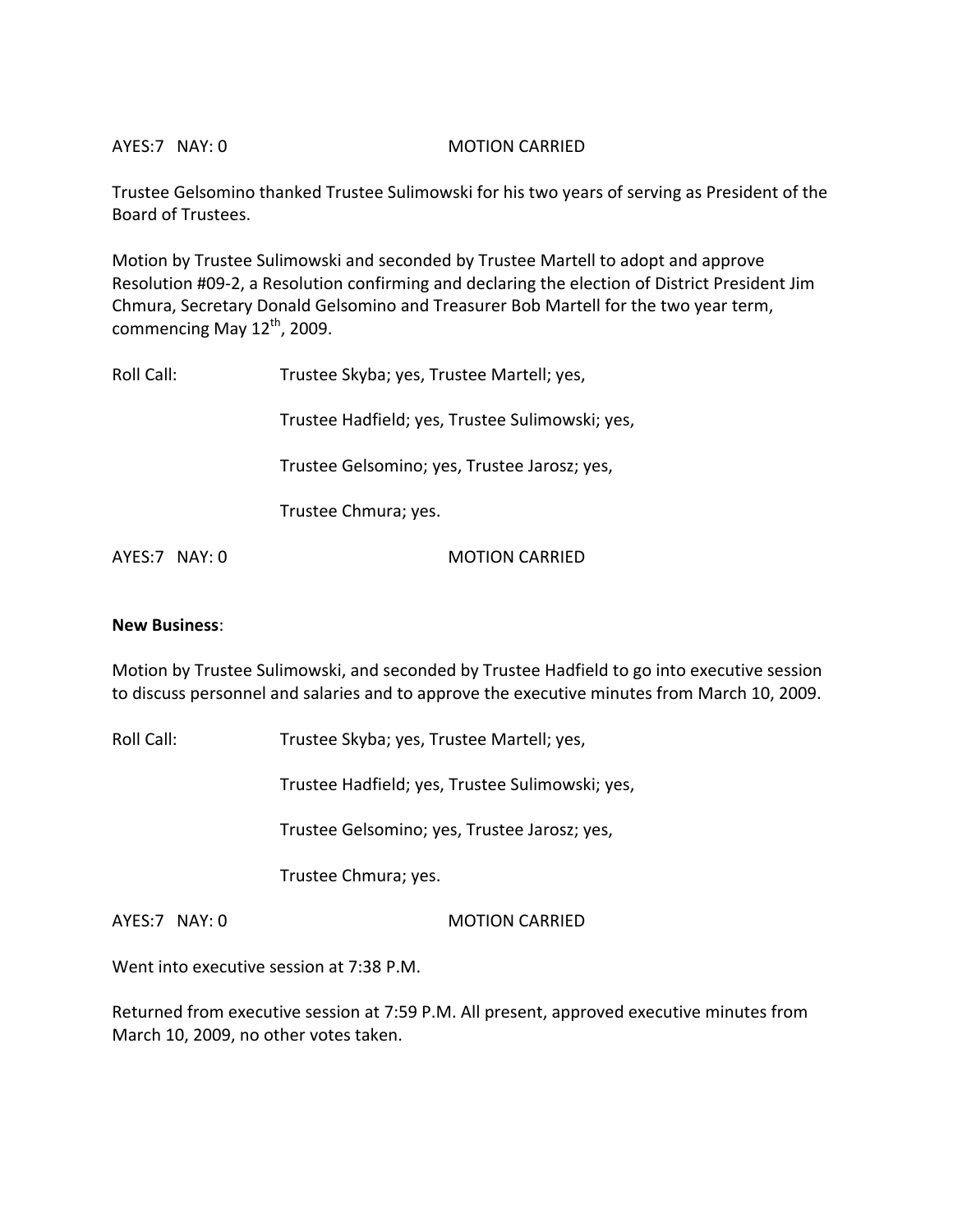Motion by Trustee Hadfield and seconded by Trustee Martell to approve the purchase of 2 mobile radios for Squad 107 and Ambulance 105 from Radco Communication at a cost of \$2,912.00 of which \$2,245.32 will be paid from the 911 Grant money received.

Roll Call: Trustee Skyba; yes, Trustee Martell; yes, Trustee Hadfield; yes, Trustee Sulimowski; yes, Trustee Gelsomino; yes, Trustee Jarosz; yes, Trustee Chmura; yes. AYES:7 NAY: 0 **MOTION CARRIED** 

Motion by Trustee Gelsomino and seconded by Trustee Martell to appoint Mark Lymperopulos as Fire Commissioner of the Norwood Park Fire Protection District for a three year term, from June 1, 2009 to May 31, 2012.

Roll Call: Trustee Skyba; yes, Trustee Martell; yes,

Trustee Hadfield; yes, Trustee Sulimowski; yes,

Trustee Gelsomino; yes, Trustee Jarosz; yes,

Trustee Chmura; yes.

AYES:7 NAY: 0 MOTION CARRIED

Motion by Trustee Sulimowski and seconded by Trustee Martell to approve the increase in salary for the Norwood Park Fire Protection District Fire Commissioners from \$900.00 per year to \$1,200.00 per year.

Roll Call: Trustee Skyba; yes, Trustee Martell; yes,

Trustee Hadfield; yes, Trustee Sulimowski; yes,

Trustee Gelsomino; yes, Trustee Jarosz; yes,

Trustee Chmura; yes.

AYES:7 NAY: 0 MOTION CARRIED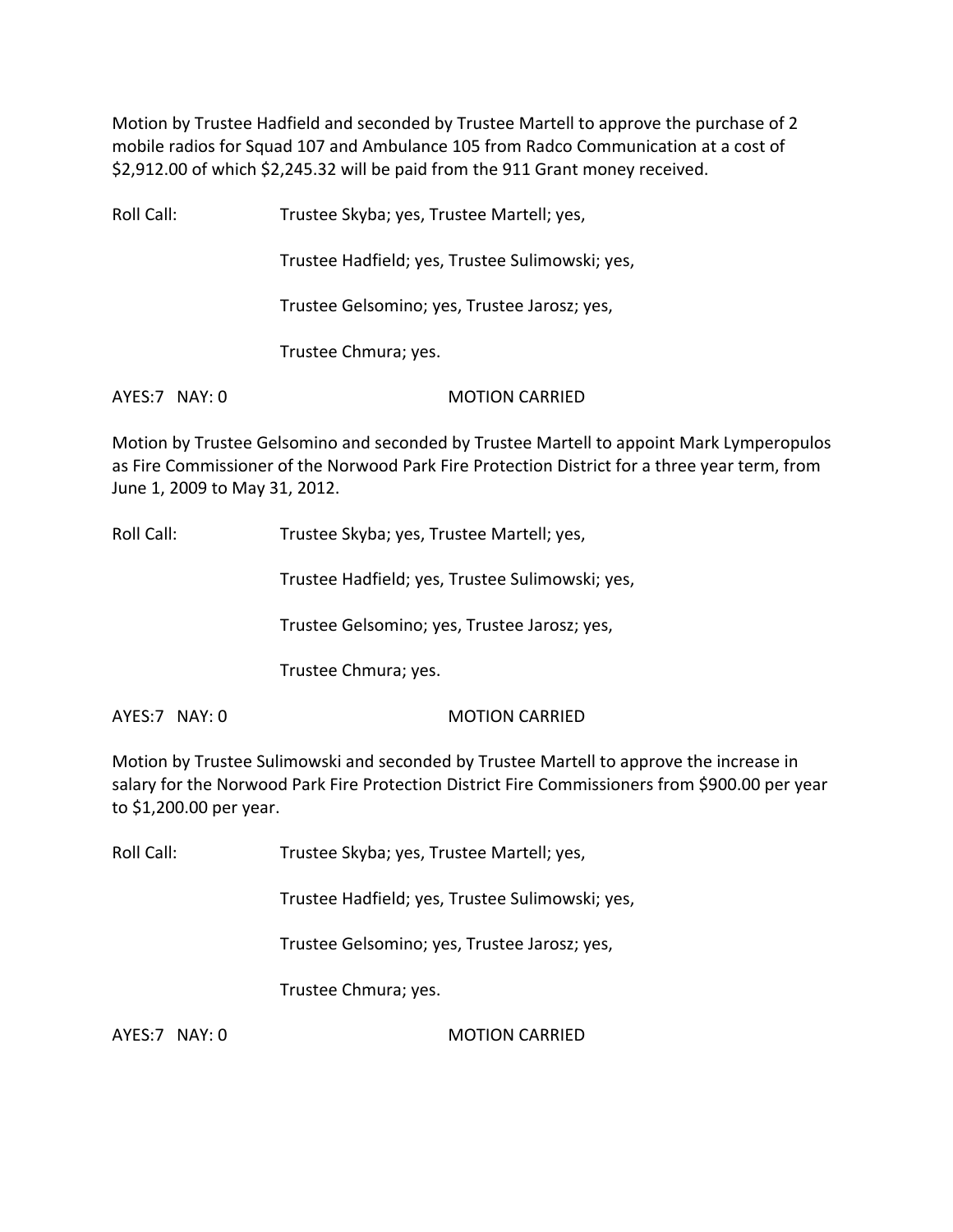Motion by Trustee Sulimowski and seconded by Trustee Gelsomino to approve the contract with the Norwood Park Firemen's Association from July 1, 2009 through June 30, 2012.

Roll Call: Trustee Skyba; yes, Trustee Martell; yes, Trustee Hadfield; yes, Trustee Sulimowski; yes, Trustee Gelsomino; yes, Trustee Jarosz; yes, Trustee Chmura; yes. AYES:7 NAY: 0 MOTION CARRIED

Chief stated that Leigh Unger would like to further his education, classes will be held at Triton and Southern Illinois will issue his degree. Lt. Dan Johnson is also looking to go back to college; his request will be put on next month's agenda. Discussion.

Motion by Trustee Sulimowski and seconded by Trustee Martell to approve Leigh Unger to take classes through Southern Illinois University to complete and receive his Bachelor of Science Degree in the field of Fire Service Management.

| Roll Call:    | Trustee Skyba; yes, Trustee Martell; yes,       |
|---------------|-------------------------------------------------|
|               | Trustee Hadfield; yes, Trustee Sulimowski; yes, |
|               | Trustee Gelsomino; yes, Trustee Jarosz; yes,    |
|               | Trustee Chmura; yes.                            |
| AYES:7 NAY: 0 | <b>MOTION CARRIED</b>                           |

Motion by Trustee Sulimowski and seconded by Trustee Gelsomino to accept the Audit proposal from Frank J. Baker and Company for the fiscal year ending June 30, 2009. Audit cost not to exceed \$20,550.00.

Roll Call: Trustee Skyba; no, Trustee Martell; yes,

Trustee Hadfield; yes, Trustee Sulimowski; yes,

Trustee Gelsomino; yes, Trustee Jarosz; yes,

Trustee Chmura; yes.